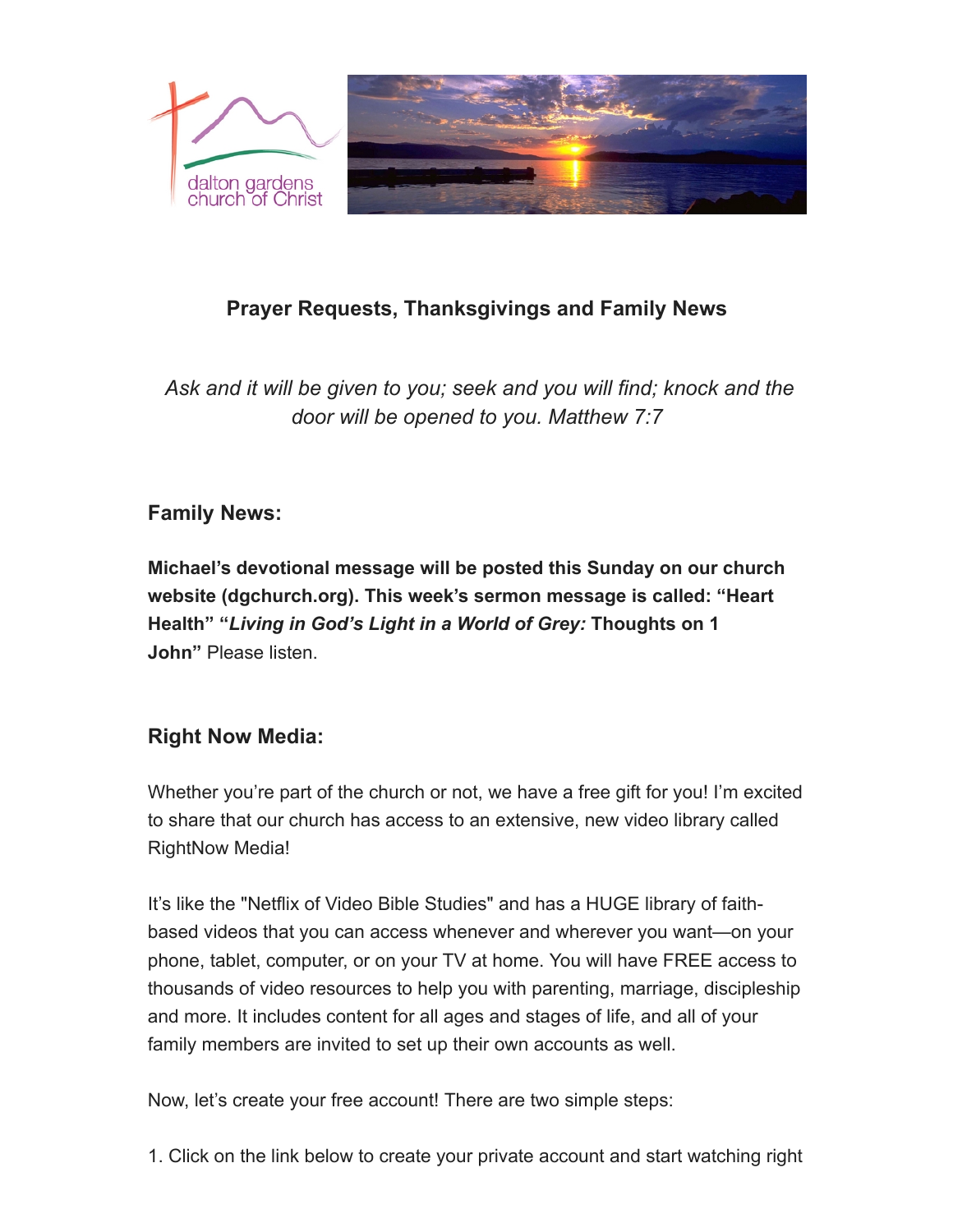away!

2. Download the RightNow Media app for your smart phone, tablet, Apple TV, Roku, or Amazon Fire TV.

We hope you and your family enjoy this gift from Dalton Gardens Church Of Christ!

[https://www.rightnowmedia.org/Account/Invite/dgchurch](https://dgchurch.us14.list-manage.com/track/click?u=3ece0277ecd7d60318536d672&id=256e63de26&e=db65237c92)

**CCS Fundraiser:** When you shop at Fred Meyer remember to register your card and choose CCS as the non-profit of your choice. Coeur d'Alene Christian School will earn money for every purchase. The school will receive a check from Fred Meyer quarterly. As long as CCS is chosen for the Non-profit of people's choice, the school will receive a check. Call **Trisha Schultz** or **Dan Dupey** for more information.

**Loveseat or Couch:** As the work continues with the remodel here at the building, we are adding some furniture. We are looking for a small couch or loveseat with light wear that would coordinate with our theme of blue/grey/white. Your donation would be greatly appreciated.

#### **Baby Bottle Boomerang:**

The Baby Bottle Campaign begins on Mother's Day, May 10 through Father's Day, June 21. Your church has chosen the following methods:

- **Online "Bottles"—**Beginning May 10 go to www.babybottlebonanza. Choose the number of bottles 1, 2, 3 or 4 to pay online via credit or debit card.
- **Bottle-Less Giving**—Your church will gather your "Baby Bottle" checks (made out to Open Arms) and Open Arms will collect them after Father's Day, June 21.

#### **Contact your church or Open Arms for more information**

The proceeds will be used by Open Arms to assist those in our area facing unplanned pregnancies. 208.667.5433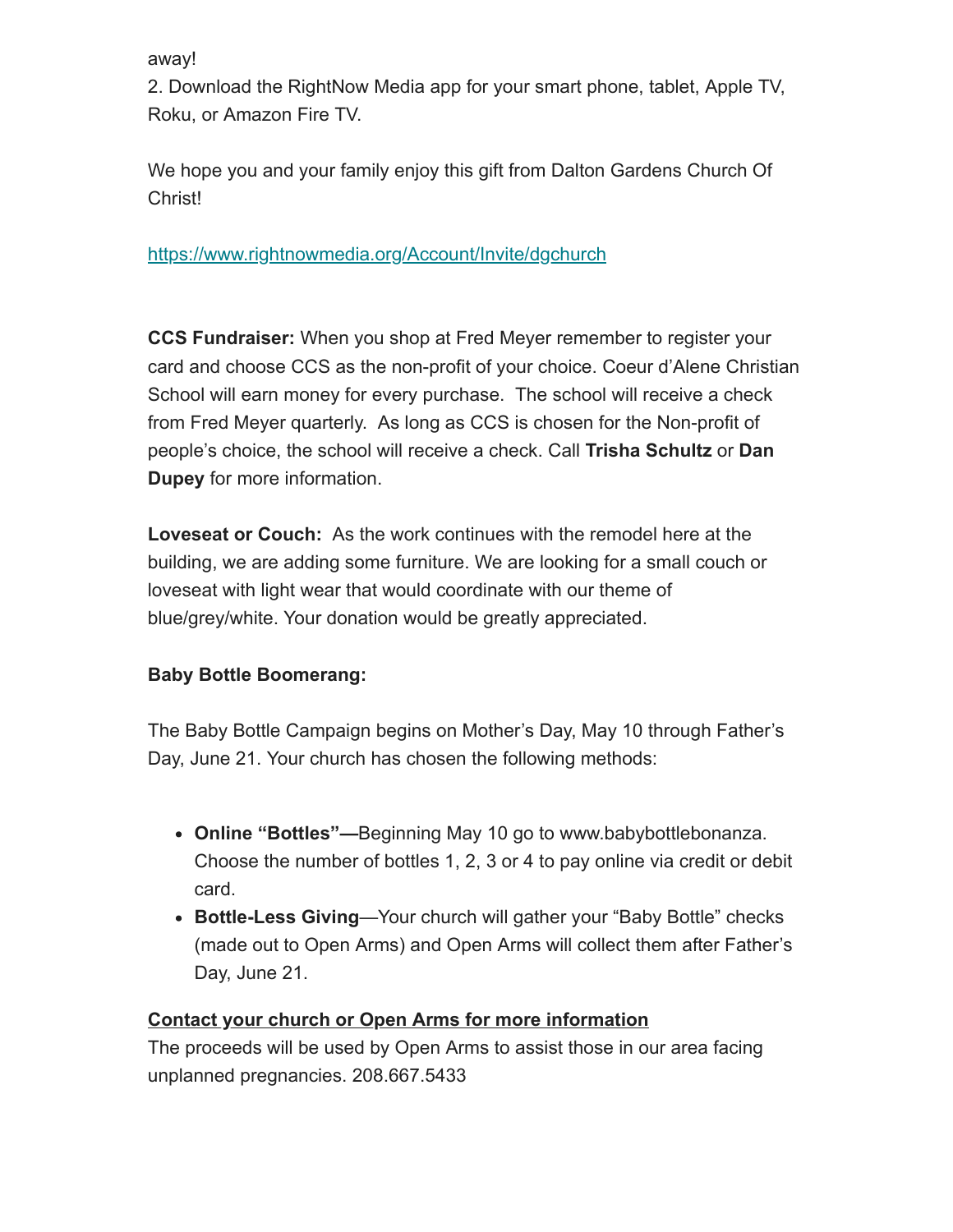## **Prayer Requests and Thanksgivings:**

*Not only so, but we also glory in our sufferings, because we know that suffering produces perseverance; perseverance, character; and character, hope. And hope does not put us to shame, because God's love has been poured out into our hearts through the Holy Spirit, who has been given to us. Romans 5:3-5*

### **Prayer Requests:**

**Shelia Bucher:** Praying that my house will be restored soon so we can move back home. The furnace and hot water needs replacement.

**Church office:** Please pray for **Jerry Welch**. He will be having back surgery this week.

**Myrtle McIntire:** Please pray for **Jovie Crosby**. She was in a terrible car accident and has a long road to recovery ahead. She is out of the hospital and needs our prayers.

**David Bruner:** Continue to pray for **John & Beverly O'Neal**. **John** is still suffering with an infection in his lung.

**Nathan & Whitney Frisk:** Please pray for **Whitney's** family at the loss of her grandmother. **Nathan & Whitney** are driving back to Oklahoma tomorrow. Please pray for safe travels for them.

**Dan & Teri Dupey:** Continue our prayers in behalf of **Bob Brown** and Larry Grow. And, remember, **Bonnie's** son, **Brian**, still needs our prayers. (Needing a kidney), Remember, **Irene Clark**, **Carole Fredrikson**, **Doran Linder** as he travels back east to pick up his daughter, CCS school parent's needs, as well as **Emily** during this time.

We were recently talking to a senior saint that was a little discouraged. During this time, these feelings can happen easily when you cannot really get out much. We can see in 1 Samuel 30, King David was having a terrible, upsetting day. "And David was greatly distressed .........................But, David strengthened himself in the Lord his God" Of course, we know that God's Word can lift us up. We just need to commit to doing it.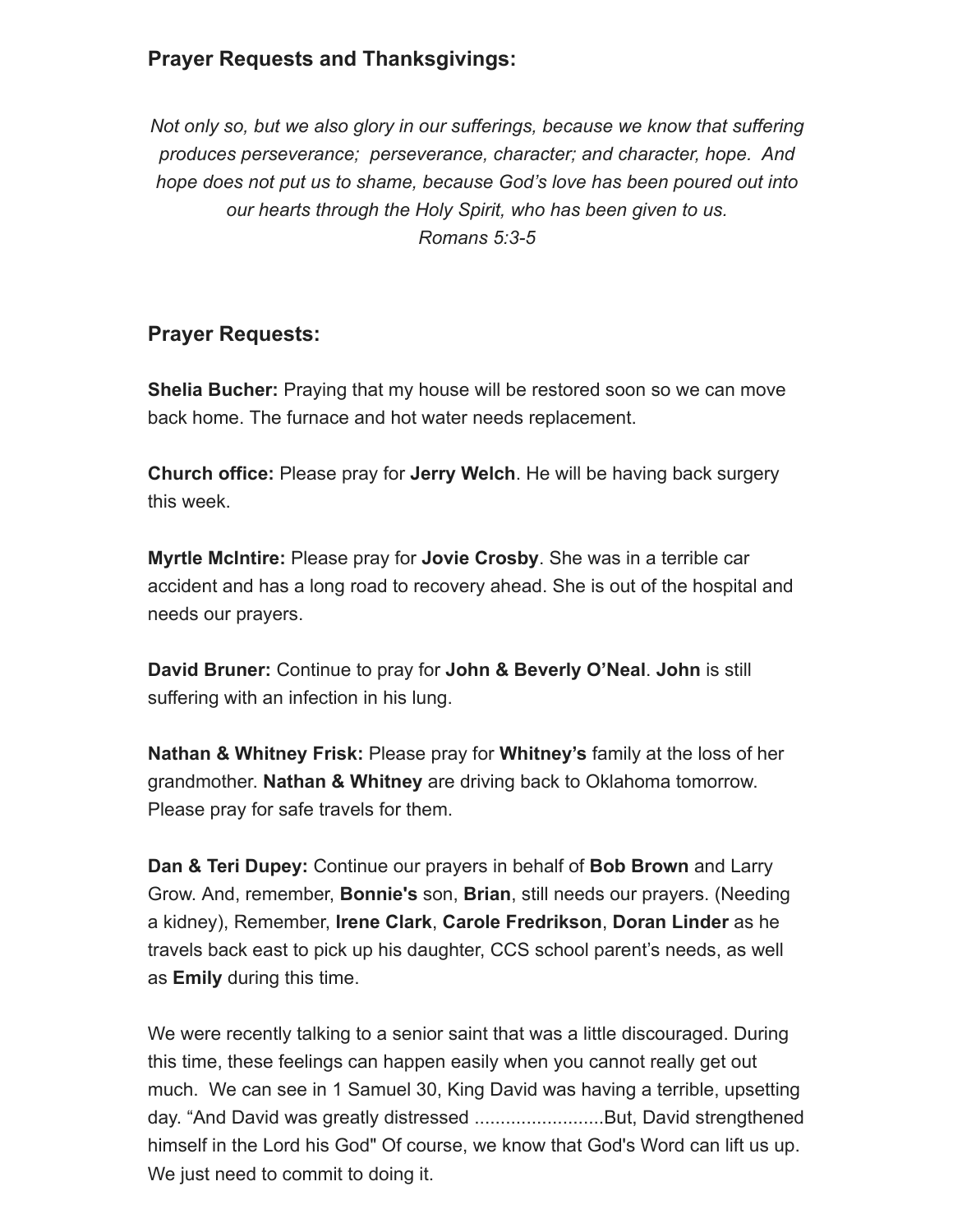The joy of the Lord is, and will be, our strength. Psalm 59:16, Psalm 63:6-9, Psalm 28:7

**Sandra Welch:** Prayers for **Holly & Andy Valentine**. **Andy's** step-mom, who he is very close to, passed away suddenly on Monday. Please pray for safe travels as they head to Iowa to be with the family.

**Anita Poland:** Please pray for **Geraldine Davis**, my son's fiancé, who will have surgery next Friday. Thank you.

**Brittanie De Bias:** Please pray for **Dallas Parker**, a 2-year-old child with a rare type of meningitis. **Dallas** has been suffering with seizures and is in the hospital. Please pray for **Dallas's** parents, **Jeff & April.**

**AJ Stemmene:** Prayers for all the shut-ins and those who abide by social distancing. Pray for those affected by others carelessness. Lord have mercy.

**Shirley Deitz:** Please pray for **Ethel Drapeau**. She fell in her home and was hospitalized. She is deaf and almost blind and can use our prayers.

**Dave Hopkins**: Prayers for my real estate classes. Thankful I passed week 1. Week 2 class this week. Then the state and national test on June 6. Miss the church family. Praying all are safe and well. Until we meet again.

**Wayne Frisbie:** Please pray for my brother-in-law, **Ed Poindexter**. He is having tests for a serious blood disorder. They are still trying to figure out what the problem could be.

**Larry & Jean Grow: Larry** reports the latest blood tests show a PSA result of point nine (.9) In November the PSA was 10.8 This means the hormone and radiation treatments are effective and have the prostate cancer in check. Six weeks down and three to go on the radiation. All your prayers are working and truly appreciated.

**Chris & Brenda Harlan:** Please keep **Jim Lundy** in prayer. He will go in for knee surgery on June 1.

## **Thanksgivings:**